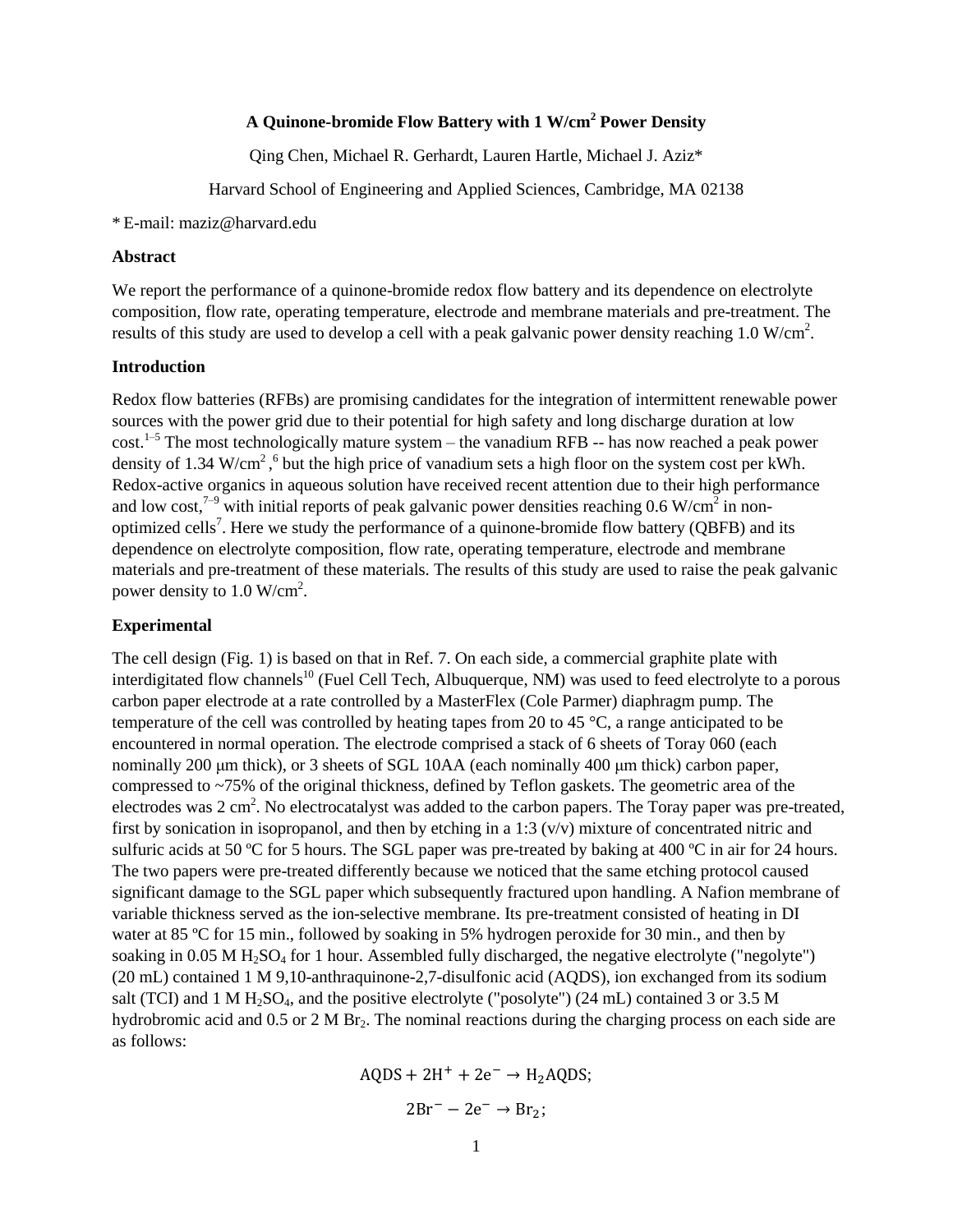they are reversed during discharging. In actuality, molecular complexation among oxidized and reduced species at high concentrations on each side complicates the chemistry somewhat. This complexation is currently under study and is neglected for the purpose of the present work.

We compare the effects of configuration changes to a base case configuration. It consists of pre-treated SGL electrodes, 200 mL/min. flow rates, a pre-treated Nafion 212 membrane (50  $\mu$ m), and 20 °C cell temperature, with 3 M HBr and  $0.5$  M Br<sub>2</sub> in the posolyte. We provide an excess of posolyte chemicals in order to more fully interrogate the performance of the negolyte chemicals. Therefore the cell state of charge (SOC) is defined as the state of charge of the negolyte, i.e. the ratio of instantaneous nominal hydroquinone concentration to the total quinone + hydroquinone concentration (1 M). Electrochemical tests were carried out by a Gamry 30k booster connected to a Gamry Reference 3000 potentiostat. Polarization curves were recorded by measuring the current during linear sweeping at a rate of 100 mV/s. We find that this method yields the same relationship between voltage and current density as do potentiostatic or galvanostatic holding tests in our experimental setup, but without significantly changing the SOC of the relatively small volume of electrolytes used in the tests. To reach to a specific SOC, a charge threshold, derived from the charge capacity measured in the first cycle, was set during a potentiostatic charging process (at 1.3 V). Area-specific resistance (ASR) values were evaluated from electrochemical impedance spectroscopy (EIS) at high AC frequency (~100 kHz).

We employ the commonly-used simple method of evaluating early-stage cell performance through measuring polarization, i.e. the relationship between voltage and current density. More complicated evaluation, e.g. cycling behavior, is the subject of ongoing work. Previous research on the QBFB indicates that the polarization curves are essentially linear, except when reactant mass transport limitations become important (discharging at low SOC or charging at high  $SOC$ )<sup>7</sup>. This is also confirmed in our base case as shown by Fig. 1b. Therefore, for simplicity, we focus on the parametric dependencies of the polarization curve at 50% SOC.

## **Results and Discussion**

*Electrode manufacturer and pre-treatment.* We start by comparing the porous carbon electrodes, varying the manufacturer and pre-treatment. Electrode properties of the Toray and SGL carbon paper are tabulated in Table 1. In the comparison test, the overall electrode thickness was kept the same for each side (i.e. 6 sheets of Toray vs. 3 sheets of SGL at a nominal thickness of 2400 μm). In Fig. 2a we show the polarization curves for various electrodes. With the exception of the untreated Toray, all curves show essentially linear behavior, characterized by an open-circuit voltage (OCV) of 0.80 volts and a slope of the polarization curve — which we term the polarization resistance and denote by  $r_{\text{pol}}$  (with units of  $m\Omega$ cm<sup>2</sup>) — that is reasonably independent of current density but varies with electrode manufacturer and treatment. As shown in Fig. 2a, the SGL paper exhibits a significantly lower value of  $r_{pol}$  than the Toray paper, and both electrodes benefit from their pre-treatments. These results agree with literature reports on other RFB systems.<sup>10,11</sup> We hypothesized that the difference in electrode performance may originate mainly from two characteristics: active surface area and through-plane ASR. The area-specific resistance of the four tested electrodes,  $r_{\text{dry}}$ , was evaluated by direct DC measurements in a dry cell (the same flow cell, but without electrolytes and membrane). The measured  $r_{\text{dry}}$  values are plotted against the overall uncompressed thickness in Fig. 2c. The measured  $r_{\text{dry}}$  values do not vary strongly with manufacturer or pre-treatment with the exception of the etched Toray. The higher resistance of etched Toray might be caused by destruction of carbon fibers or by the formation of a thick layer of surface oxide from the harsh pretreatment.<sup>12</sup> Its value at the 2400 μm (six sheets on each side, corresponding to the configuration in Fig. 2a) exceeds 80 mΩcm<sup>2</sup>, accounting for approximately 20% of the  $r_{pol}$  (~437 mΩcm<sup>2</sup>). The observation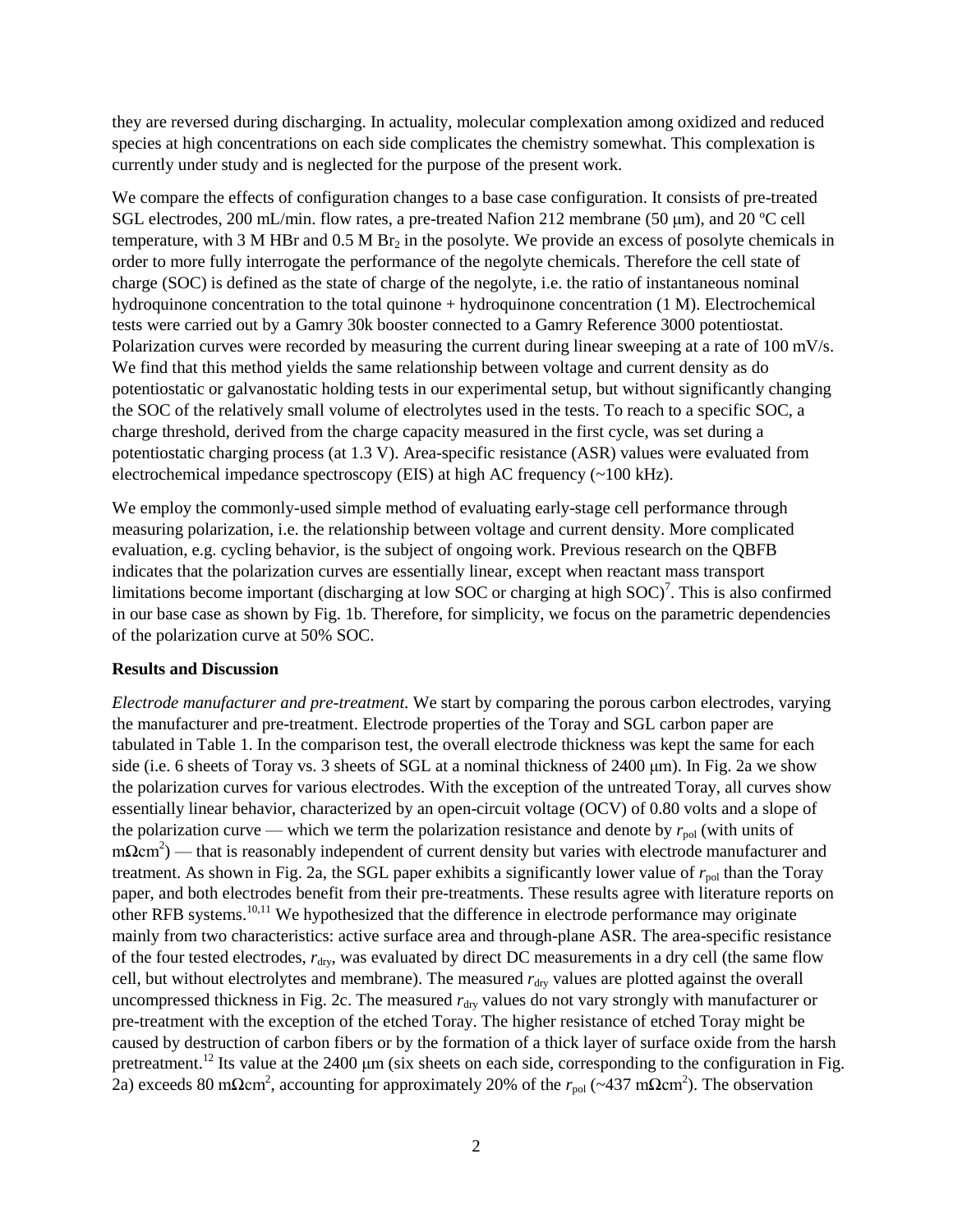that etching Toray reduces its value of  $r_{pol}$  but greatly raises its value of  $r_{\text{dry}}$  indicates that electrode resistance is not an important determining factor for the ASR under the conditions studied.

|                                                                                               | Toray 060 | <b>SGL 10AA</b> |
|-----------------------------------------------------------------------------------------------|-----------|-----------------|
| Thickness/ $\mu$ m                                                                            | ~200      | ~1400           |
| Porosity                                                                                      | 0.78      | 0.82            |
| Through-plane $ASR/m\Omega$ cm <sup>2</sup>                                                   | 1.6       | $<$ 16          |
| Micro-structure<br>(Scanning electron micrographs;<br>scale bars: $100 \text{ }\mu\text{m}$ ) |           |                 |

**Table 1**. Electrode property comparison. All information is provided by the vendor's data sheet (Fuel Cell Tech), except the micrographs.

The main difference contributing to the different performance is therefore presumed to be the active surface area. A simple order-of-magnitude calculation indicates that the majority of the surface of the untreated Toray is electrochemically inactive. The exchange current density,  $i_0$ , for bromine/bromide -the more sluggish of the two couples -- can be estimated by

$$
i_0 = k_{Br} F(a_{Br_2})^{\alpha} (0.5a_{Br^-})^{1-\alpha}
$$
 (1)

where *F* is the Faraday constant (96485 C/mol),  $a_j$  is the activity of species j (which is assumed to be its starting concentration) and  $\alpha$  is the charge transfer coefficient. Given a kinetic rate constant ( $k_{\text{Br}}$ ) of  $5.8 \times 10^{-4}$  cm/s<sup>13</sup> and assuming  $\alpha = 0.5$ , Eq. 1 leads to an exchange current density of 50 A/cm<sup>2</sup>. Both experiments and theoretical calculation<sup>11</sup> have indicated that the Toray paper has a specific area of  $\sim$ 200 cm<sup>-1</sup>. This corresponds to about 24 cm<sup>2</sup> carbon surface per cm<sup>2</sup> geometric electrode area in each six-layer side of our cell. Thus our cell should attain an exchange current per unit geometric area of 1,200 A/cm<sup>2</sup>, which is three orders of magnitude higher than the short-circuit current densities reported in Fig. 1a. In contrast, the noticeable curvature of the polarization curve for untreated Toray indicates a substantial kinetic overvoltage, which can occur only at a significant fraction of the actual exchange current density. This contrast implies that a majority of the surface couldn't be accessed. This inference is supported by the lack of wetting behavior of the untreated Toray illustrated in Fig. 2b.

The SGL paper has the same wetting issue (Fig. 2b) despite its presumably higher specific area supplied by particulate carbon (see micrograph in Table 1). Both pretreatments help mitigate this problem through improved hydrophilicity, as demonstrated in Fig. 2b. The pre-treated carbon paper allows water permeation whereas water stays atop the untreated paper after the same period of testing time. In addition to the surface area and resistance effects, we note that recent work by Pour *et*  $al^{14}$  points out that pretreatment can functionalize graphene plane edges, thereby affording catalytic benefits.

*Membrane thickness and pre-treatment.* The Nafion membrane behaves like a resistor in the cell, the value of which can be affected by membrane thickness and a pretreatment that opens up ion passages. Fig. 3a compares the results from cells using Nafion 115 (125 μm), 212 (50 μm) and pre-treated 212. The performance enhancement is in line with decreasing membrane resistance. We measured the cell ASR via EIS, and the real values at high frequency  $(r<sub>hf</sub>)$  include membrane and electrode resistances. ir $<sub>hf</sub>$ -correction</sub>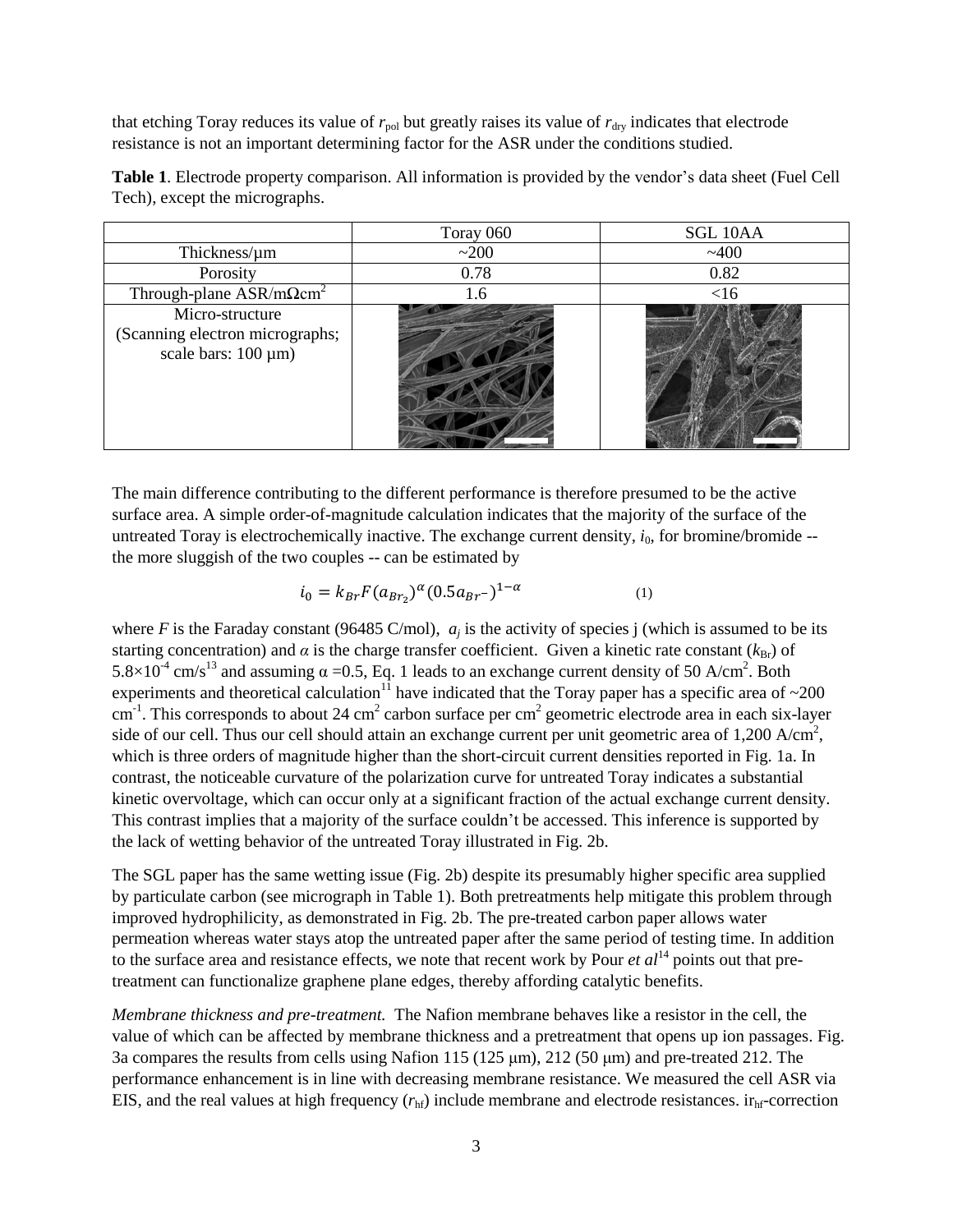of the curves in Fig. 3a by subtracting  $ir<sub>hf</sub>$  from the measured overvoltage yields polarization curves without overvoltage contributions from membrane and electrode resistance, as shown in Fig. 3b. The adjusted curves overlay with each other fairly well, indicating that membrane resistance can explain the different performance among the three tested membranes.

*Flow rate.* Figure 3c shows the effect of negolyte flow rate. Raising the rate above 100 mL/min seems to yield insignificant changes, whereas slower flow produces noticeable changes. When the flow rate is reduced to 50 mL/min, the value of  $r_{pol}$  gets larger, but the polarization curve remains linear, which is unexpected when mass transport limitation becomes important. We note similar observations have been made in vanadium RFB<sup>10</sup>. This could come from redistribution of the reaction zone inside the porous electrode leading to different electrolyte resistance contribution. Further investigation is underway to understand this behavior.

*Operating temperature.* While elevated temperatures arise from energy losses during normal battery operation, higher cell temperature leads to higher current density at a fixed voltage (Fig. 3d), as one would expect from several mechanisms. *r*<sub>pol</sub> decreases from 323 to 247 mΩcm<sup>2</sup> as the temperature increases from 20 to 40  $\mathbb{C}$ . The membrane resistance over this same temperature range drops from 61 to 50 mΩcm<sup>2</sup>, which accounts for only a small fraction of the drop in *r*<sub>pol</sub>. We attribute the remainder to the combined effects of temperature on redox rate constant, reactant diffusivity, and electrolyte conductivity.

*Posolyte composition.* At last, we have also tuned the posolyte content with the purpose of achieving a higher cell voltage. Lowering the HBr concentration or increasing the  $Br<sub>2</sub>$  concentration should increase the posolyte redox potential and thereby increase the cell voltage, according to the Nernst equation,

$$
E_{\rm pos} = E^0_{\rm Br_2/Br^-} + \frac{RT}{nF} \ln \left( \frac{a_{\rm Br_2}}{a_{\rm Br^-}{}^2} \right) \tag{2}
$$

where  $E^0$ <sub>Br<sub>2</sub>/Br<sup>-</sup> is the standard redox potential of the bromine/bromide couple, *R* is the gas constant, *n* is</sub> the charge transfer number and *T* is the temperature in Kelvin. Although complexation and non-ideal solution behavior complicate the prediction of activities from species concentrations, we expect a monotonically increasing, if not strictly proportional, relationship between these two properties. We show in Fig. 4 that the two proposed approaches do indeed lead toward higher open-circuit voltage. A drawback of significantly lowering the HBr concentration is an increase in membrane and electrolyte resistance; thus, we avoided large cuts to the posolyte bromide concentration.

*High power density cell.* Based on the understanding developed from the work described above, we changed the configuration of the QBFB to raise the power output. Baked SGL paper was used for the electrodes, with a pre-treated Nafion 212 membrane separating the two sides.  $2 M Br<sub>2</sub>$  was added to the 3 M HBr posolyte in the fully discharged state. No change was made to the negolyte. The cell operated at 40  $\degree$ C, and the negolyte flow rate was 400 mL/min. These modifications significantly boost the cell current and power outputs, as shown by the polarization and power curves in Fig. 5. At 90% SOC, the short-circuit current density exceeds 4 A/cm<sup>2</sup> and the peak power density reaches 1.0 W/cm<sup>2</sup>, which is a significant boost compared to the base case (dashed lines in Fig. 5b). We note that despite the high power output, we expect a high rate of bromine cross-over, resulting from both the high  $\text{Br}_2$  content of the posolyte and the membrane pre-treatment. Managing such crossover is the subject of ongoing work.

In summary, we have characterized the effects of several factors on the current and power output of the QBFB. With the exception of untreated Toray 060 electrodes, polarization curves were essentially linear over the range of conditions examined, permitting open-circuit voltage and area-specific resistance to be used as simple comparators. Acid-treatment of the Toray paper removes unnecessary overpotentials and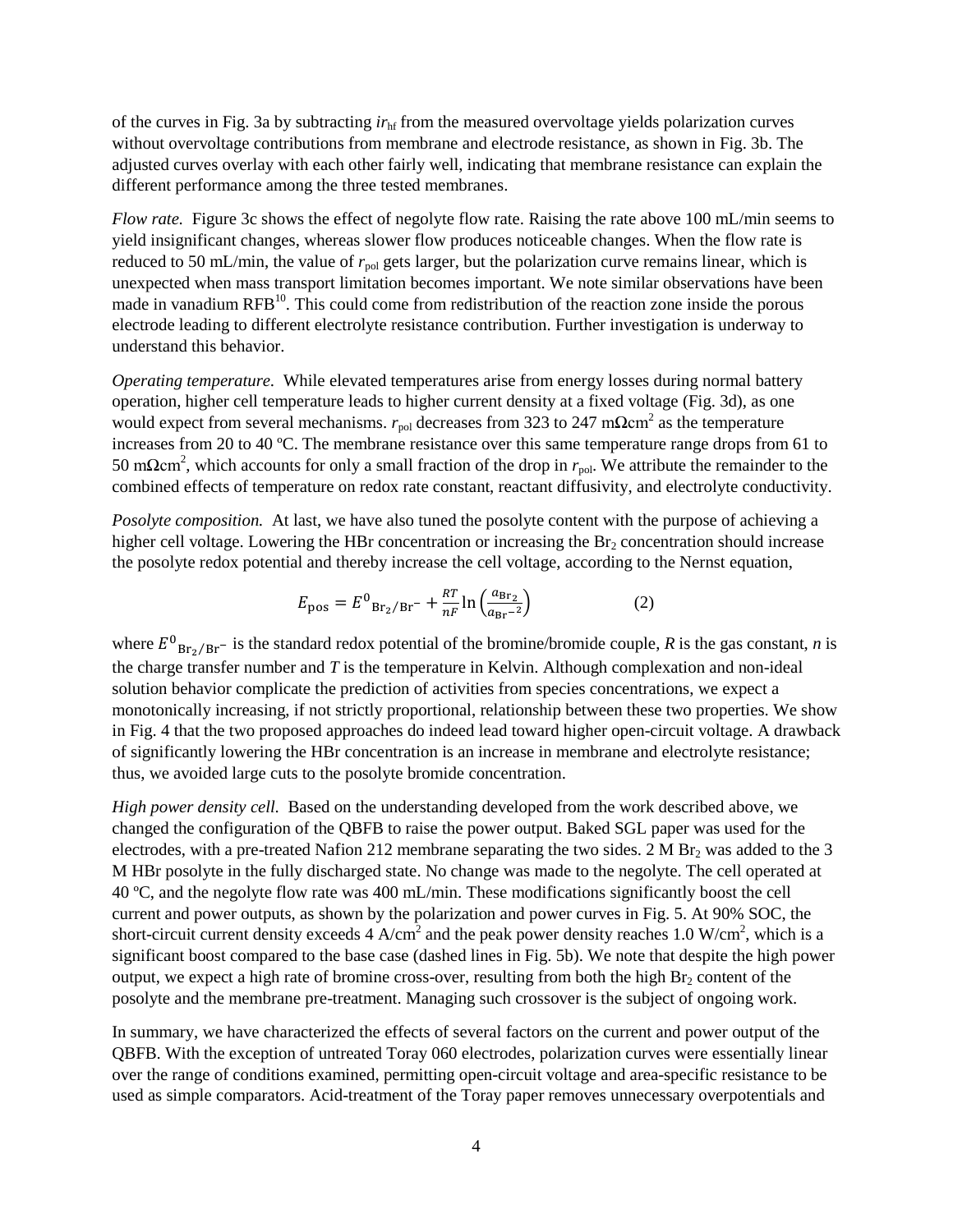results in linear polarization curves. Baked SGL 10AA affords lower  $r_{\text{pol}}$ , the polarization resistance, than untreated SGL, both of which result in smaller polarization resistance, than etched or untreated Toray of equal thickness. The effect of electrode treatment correlates with observed hydrophilicity and appears to be correlated with accessible surface area. Pre-treated Nafion 212 outperforms other membranes due to its low resistance. The polarization resistance decreases and the short-circuit current density increases with increasing temperature and negolyte flow rate. The open-circuit potential increases with increasing  $Br<sub>2</sub>$ concentration and decreasing HBr concentration. These variations have enabled the cell to reach 1.0 W/cm<sup>2</sup> at 90% SOC. This is about 75% of the highest value reported in the literature for a vanadium redox flow battery<sup>6</sup>.

Acknowledgments. This research was supported partially by the US Department of Energy ARPA-E Award DE-AR0000348 and partially by the Harvard School of Engineering and Applied Sciences. We thank Roy G. Gordon for insightful discussions.

References:

1. M. Skyllas-Kazacos, M. H. Chakrabarti, S. A. Hajimolana, F. S. Mjalli, and M. Saleem, *J. Electrochem. Soc.*, **158**, R55 (2011).

2. A. Z. Weber, M. M. Mench, J. P. Meyers, P. N. Ross, J. T. Gostick, and Q. Liu, *J. Appl. Electrochem.*, **41**, 1137–1164 (2011).

3. B. R. Chalamala, T. Soundappan, G. R. Fisher, M. R. Anstey, V. V. Viswanathan, and M. L. Perry, *Proc. IEEE*, **102**, 976–999 (2014).

4. Z. Yang, J. Zhang, M. C. W. Kintner-Meyer, X. Lu, D. Choi, J. P. Lemmon, and J. Liu, *Chem. Rev.*, **111**, 3577–613 (2011).

5. T. V. Nguyen and R. F. Savinell, *Eletrochemical Soc. Interface*, 54–56 (2010).

6. M. L. Perry, R. M. Darling, and R. Zaffou, *ECS Trans.*, **53**, 7–16 (2013).

7. B. Huskinson, M. P. Marshak, C. Suh, S. Er, M. R. Gerhardt, C. J. Galvin, X. Chen, A. Aspuru-Guzik, R. G. Gordon, and M. J. Aziz, *Nature*, **505**, 195–8 (2014).

8. B. Yang, L. Hoober-Burkhardt, F. Wang, G. K. Surya Prakash, and S. R. Narayanan, *J. Electrochem. Soc.*, **161**, A1371–A1380 (2014).

9. B. Huskinson, M. P. Marshak, M. R. Gerhardt, & M. J. Aziz, *ECS Trans.*, **61**, 27–30 (2014).

10. R. M. Darling and M. L. Perry, *J. Electrochem. Soc.*, **161**, A1381–A1387 (2014).

11. H. Zhou, H. Zhang, P. Zhao, and B. Yi, *Electrochim. Acta*, **51**, 6304–6312 (2006).

12. Q. H. Liu, G. M. Grim, A. B. Papandrew, A. Turhan, T. A. Zawodzinski, and M. M. Mench, *J. Electrochem. Soc.*, **159**, A1246–A1252 (2012).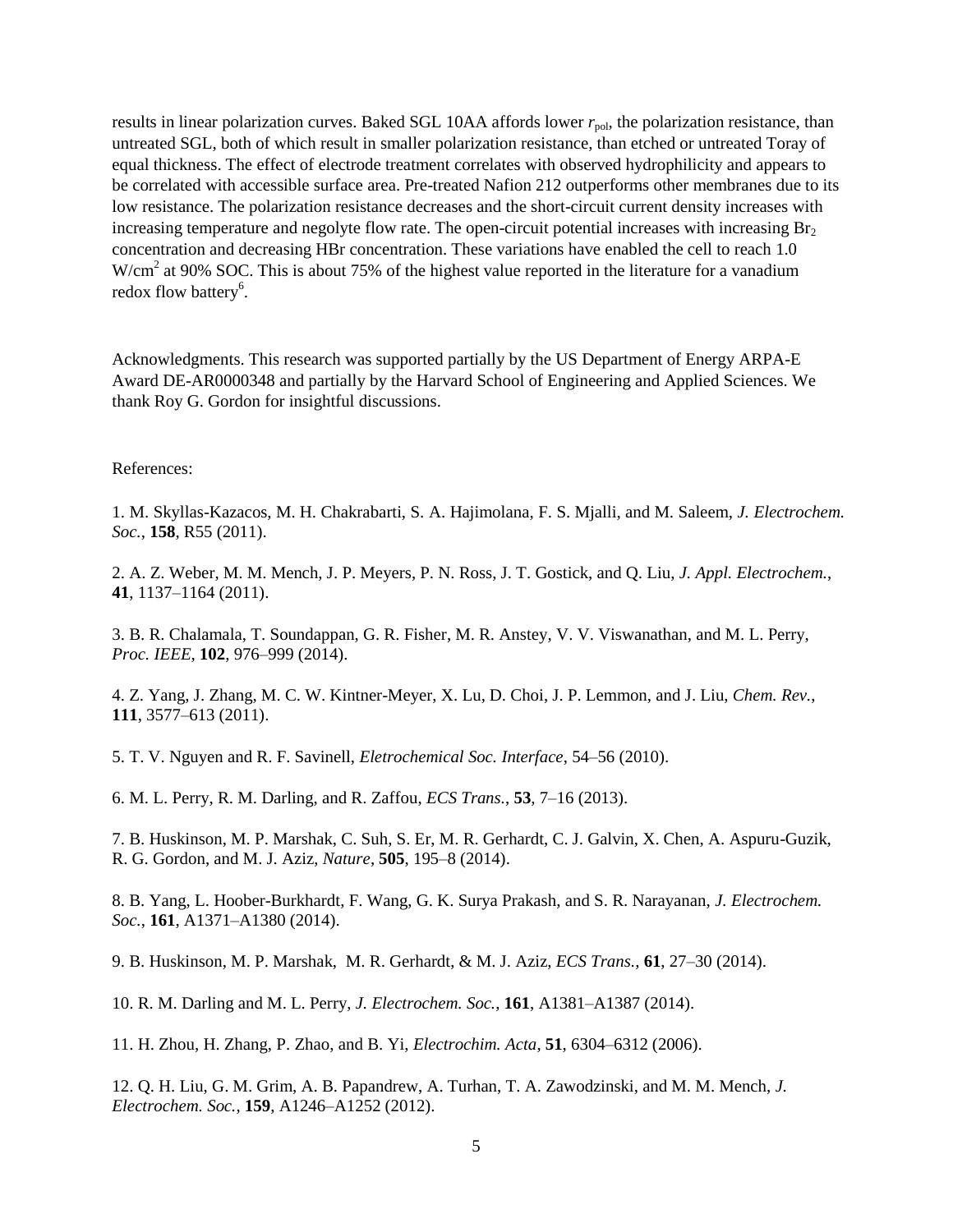13. M. Mastragostino and C. Gramellim, *Electrochim. Acta* (1985).

14. N. Pour, D. G. Kwabi, T. J. Carney, R. M. Darling, M. L. Perry, and Y. Shao-Horn, *J. Phys. Chem. C*, **119**, 5311–5318 (2015).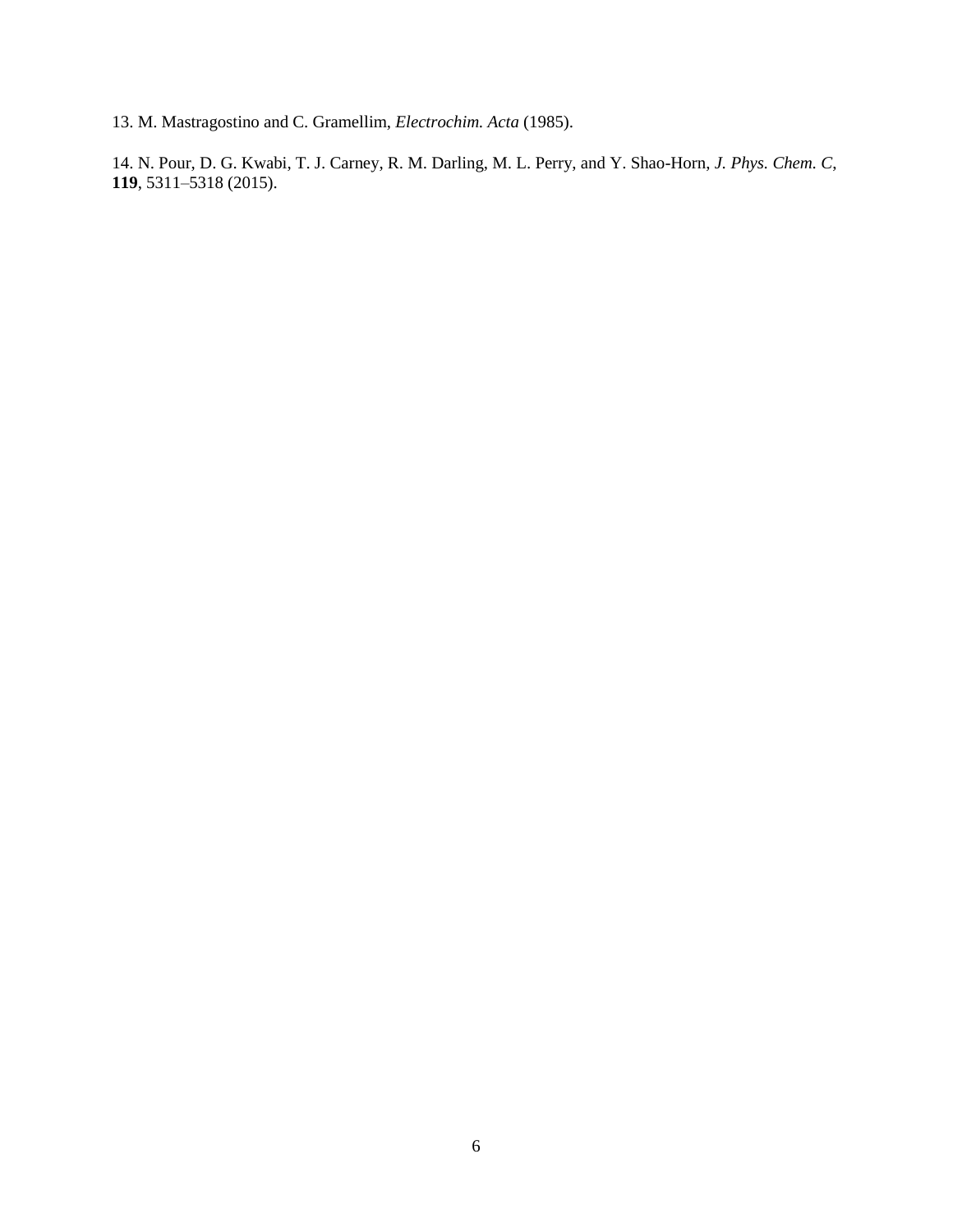

**Figure 1. a.** The cell configuration and **b.** the polarization curves at various stages of charge in the QBFB, for the base case detailed in the experimental session.



**Figure 2.** Comparison of porous carbon electrodes. **a**. Polarization curves at 50% SOC. **b**. A photo showing the wetting behavior of water drops on the carbon papers. **c**.  $r_{\text{dry}}$  vs. nominal electrode thickness for dry, compressed carbon electrodes.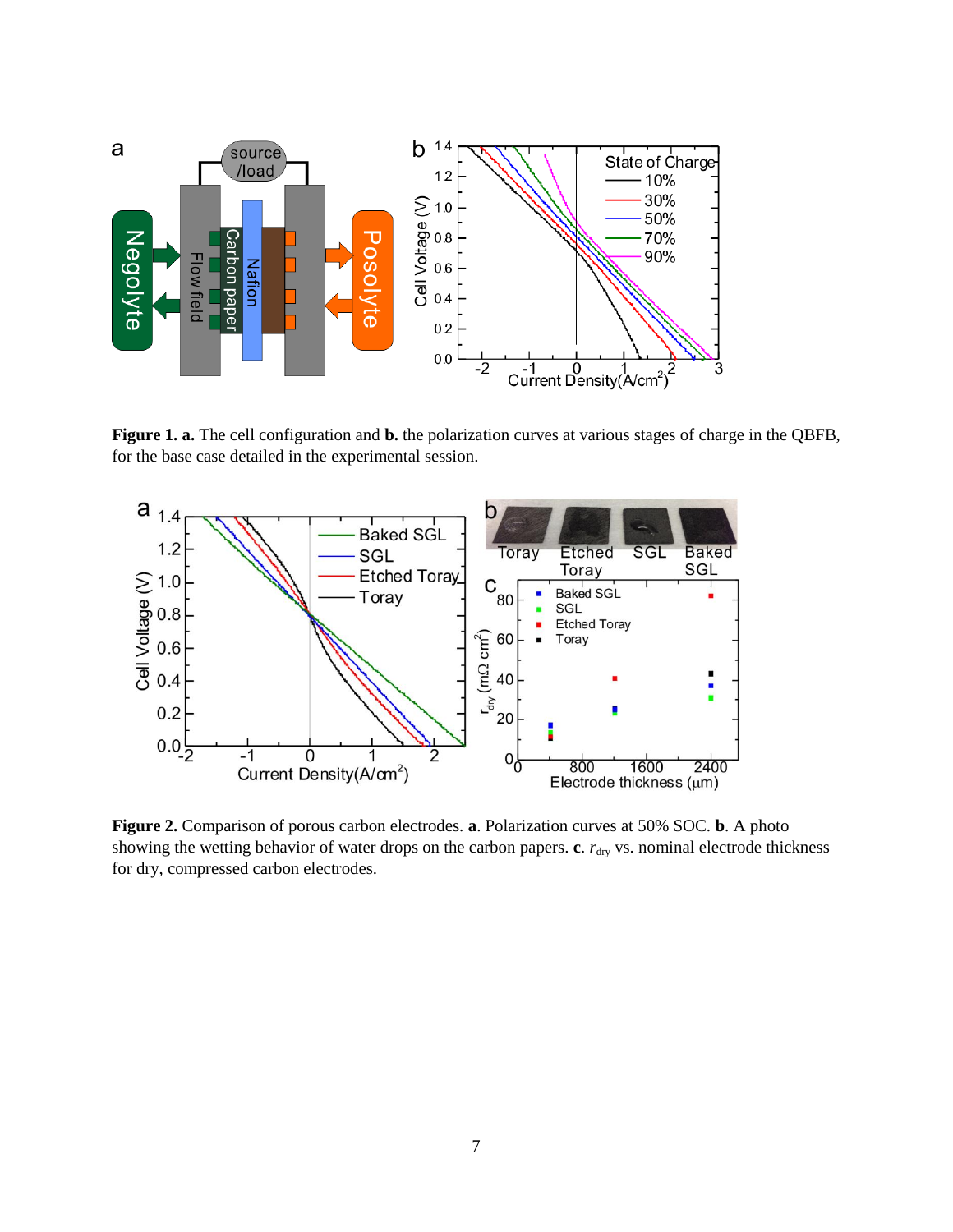

**Figure 3**. Polarization curves at 50% SOC **a**. and **b**. without and with IR<sub>hf</sub>-correction when using different types of Nafion membrane; **c**. at different negolyte flow rates while the posolyte flow rate was kept at 200 mL/min.; **d**. at different cell temperatures.



**Figure 4**. Cell open-circuit voltage vs. SOC with different posolyte contents with a negolyte consisting of 1 M AQDS and 1 M H2SO4. Black squares represent base case. Red circles: cutting [HBr] from 3.0 M to 2.5 M. Blue circles: raising  $[Br_2]$  from 0.5 M to 2.0 M.